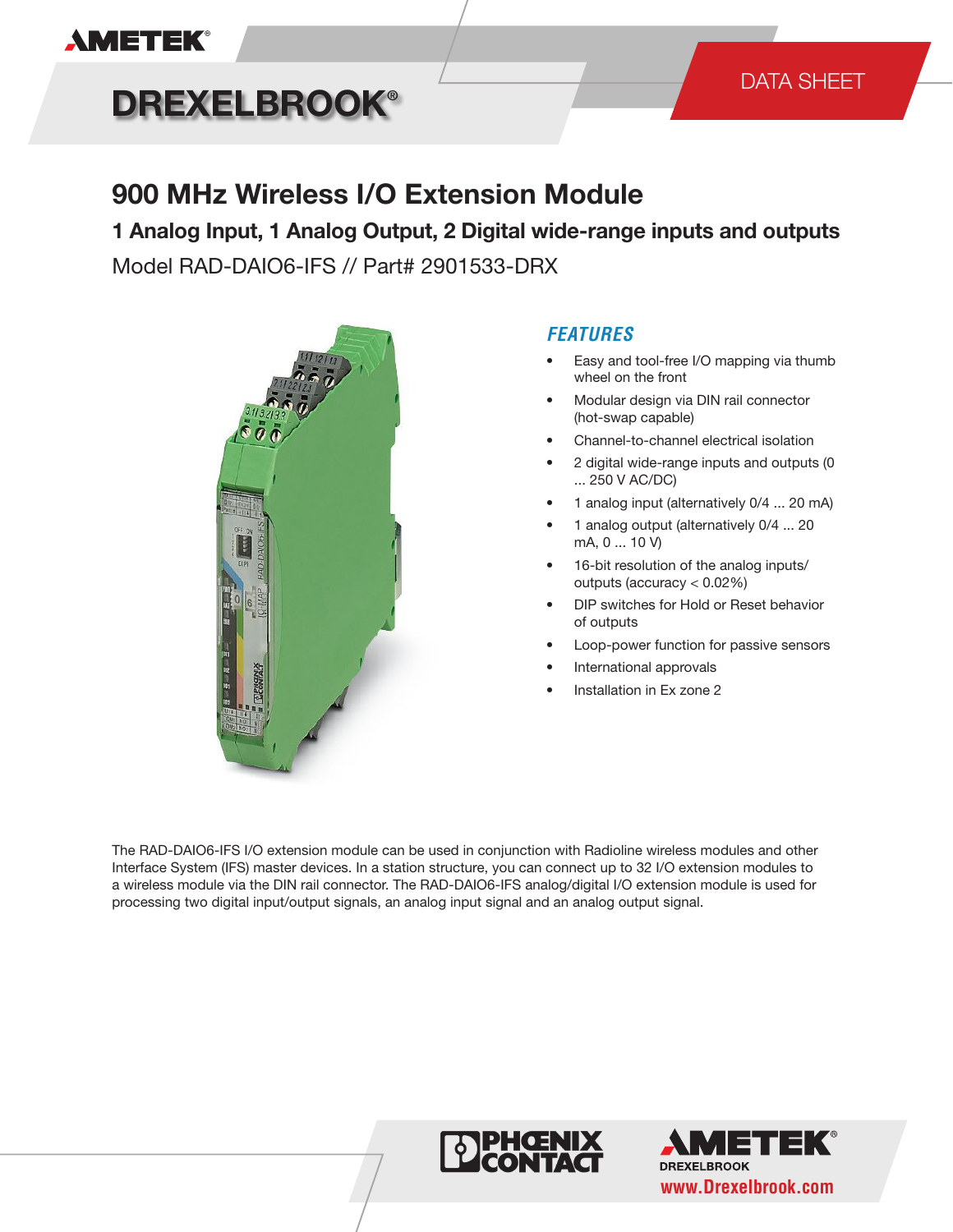# **900 MHz Wireless Transceiver**

#### *DIMENSIONS*





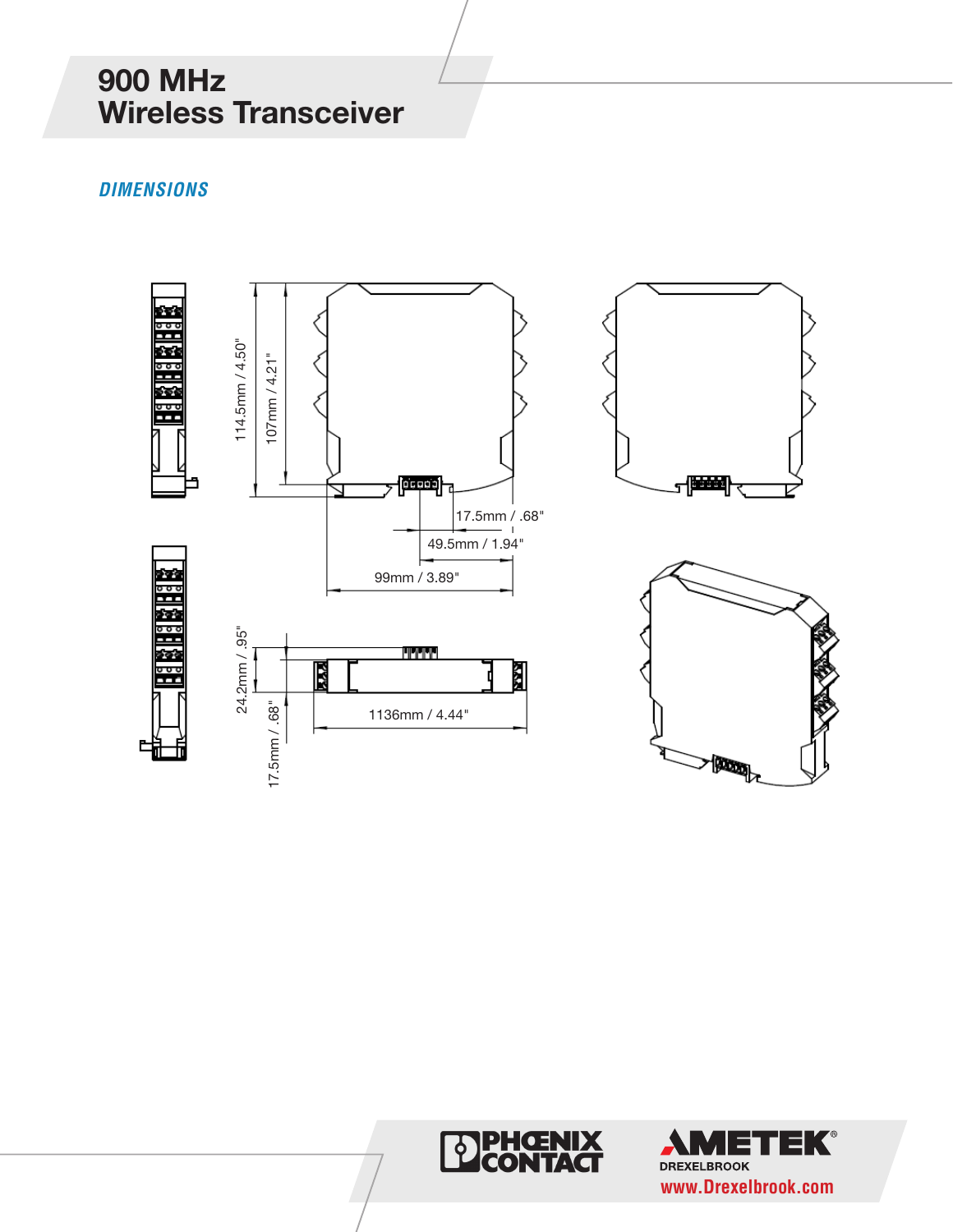# **900 MHz Wireless Transceiver**

### *TECHNICAL DATA*

| <b>DIMENSIONS</b>                                                                                                                 |                                                                  |
|-----------------------------------------------------------------------------------------------------------------------------------|------------------------------------------------------------------|
| Width                                                                                                                             | 17.5 mm                                                          |
| Height                                                                                                                            | 113 mm                                                           |
| Depth                                                                                                                             | 114.5 mm                                                         |
| <b>GENERAL</b>                                                                                                                    |                                                                  |
| Overvoltage category                                                                                                              | Ш                                                                |
| Mounting position                                                                                                                 | any, on standard DIN rail NS 35 in<br>accordance with EN 60715   |
| Degree of protection                                                                                                              | <b>IP20</b>                                                      |
| Degree of pollution                                                                                                               | 2                                                                |
| Type of housing                                                                                                                   | PA 6.6-FR, green                                                 |
| Flammability rating<br>according to UL 94                                                                                         | V <sub>0</sub>                                                   |
| MTTF (mean time to failure) Telcordia standard<br>25°C temperature, 21% operating cycle<br>(5 days a week, 8 hours a day)         | 889 Years                                                        |
| MTTF (mean time to failure) Telcordia<br>standard,<br>40°C temperature, 34.25% operating cycle<br>(5 days a week, 12 hours a day) | 391 Years                                                        |
| MTTF (mean time to failure) Telcordia<br>standard.                                                                                | 151 Years                                                        |
| temperature 40 °C, operating cycle 100 %<br>(7 days a week, 24 hours a day)                                                       |                                                                  |
|                                                                                                                                   |                                                                  |
|                                                                                                                                   |                                                                  |
| <b>SUPPLY</b><br>Supply voltage range                                                                                             | 19.2 V DC  30.5 V DC (DIN rail<br>connector)                     |
| Max. current consumption                                                                                                          | $\leq$ 95 mA (At 24 V DC, at 25°C)                               |
| Transient surge protection                                                                                                        | Yes                                                              |
| <b>ANALOG INPUT</b>                                                                                                               |                                                                  |
| Number of inputs                                                                                                                  | 1                                                                |
| Current input signal                                                                                                              | 0 mA  20 mA<br>(can be set via DIP switches)                     |
|                                                                                                                                   | 4 mA  20 mA<br>(can be set via DIP switches)                     |
| Max. current input signal                                                                                                         | 22 mA                                                            |
| Input resistance current input                                                                                                    | $< 70 \Omega$                                                    |
| Precision                                                                                                                         | ≤ 0.02 % (at 25 °C)                                              |
| Temperature coefficient, typical                                                                                                  | typ. 0.0025 %/K (at -40 °C<br>+70 °C)                            |
| Supply voltage                                                                                                                    | $\geq$ 12 V DC (for passive sensors<br>(via terminal PWR1, +I1)) |
| Resolution (bit)                                                                                                                  | 16 bit                                                           |
| Temperature coefficient, typical                                                                                                  | typ. 0.0025 %/K (at -40 °C<br>+70 °C)                            |
| Behavior of the outputs (adjustable via DIP<br>switch)                                                                            | Hold / Reset                                                     |

| <b>RELAY OUTPUT</b>                         |                                                                                                                                                                                               |
|---------------------------------------------|-----------------------------------------------------------------------------------------------------------------------------------------------------------------------------------------------|
| Number of outputs                           | 2                                                                                                                                                                                             |
| Contact type                                | PDT                                                                                                                                                                                           |
| Contact material                            | AgSnO <sub>2</sub>                                                                                                                                                                            |
| Maximum switching voltage                   | 250 V AC/DC                                                                                                                                                                                   |
| Min. switching current                      | $\geq 10$ mA                                                                                                                                                                                  |
| Max. switching current                      | 2 A (per channel)                                                                                                                                                                             |
| Mechanical service life                     | $1x 107$ cycles                                                                                                                                                                               |
| Electrical service life                     | 2x 10 <sup>5</sup> cycles (At 2 A, 250 V AC,<br>$cos\varphi$ 0.4)<br>2x 10 <sup>5</sup> cycles (At 1 A, 24 V DC,                                                                              |
|                                             | $L/R$ 48 ms)                                                                                                                                                                                  |
| Maximum switching frequency                 | $2$ Hz                                                                                                                                                                                        |
| Switching capacity                          | 120 W (24 V DC)<br>120 W (30 V DC)<br>20 W (48 V DC)<br>18 W (60 V DC)<br>22 W (110 V DC)<br>40 W (220 V DC)<br>42 W (250 V DC)<br>1250 VA                                                    |
| Behavior of the outputs (adjustable via DIP | Hold / Reset                                                                                                                                                                                  |
| switch)                                     |                                                                                                                                                                                               |
| <b>ELECTRICAL ISOLATION</b>                 |                                                                                                                                                                                               |
| Digital I/O                                 | 300 V (Rated insulation voltage<br>(in each case between the digital<br>inputs // digital outputs // TBUS<br>supply, reinforced insulation ac-<br>cording to EN 61010)                        |
| Analog I/O                                  | 50 V (Rated insulation voltage (in<br>each case between the TBUS ana-                                                                                                                         |
|                                             | log inputs / analog outputs / supply,<br>reinforced insulation according to<br>EN 61010)                                                                                                      |
| Digital/Analog I/O                          | 300 V (Rated insulation voltage)<br>(in each case between the digital<br>inputs and outputs and between<br>the analog inputs and outputs,<br>reinforced insulation according to<br>EN 61010)) |
| <b>TEST VOLTAGE</b>                         |                                                                                                                                                                                               |
| Digital I/O                                 | 2.5 kV AC (50 Hz, 1 min.)                                                                                                                                                                     |
| Analog I/O                                  | 1.5 kV AC (50 Hz, 1 min.)                                                                                                                                                                     |
| <b>CONNECTION DATA</b>                      |                                                                                                                                                                                               |
| Connection method                           | Screw connection                                                                                                                                                                              |
| Conductor cross section, solid              | $0.2$ mm <sup>2</sup> 2.5 mm <sup>2</sup>                                                                                                                                                     |
| Conductor cross section, flexible           | $0.2$ mm <sup>2</sup> 2.5 mm <sup>2</sup>                                                                                                                                                     |
| Conductor cross section AWG/kcmil           | 2414                                                                                                                                                                                          |
| Stripping length                            | 7 mm                                                                                                                                                                                          |